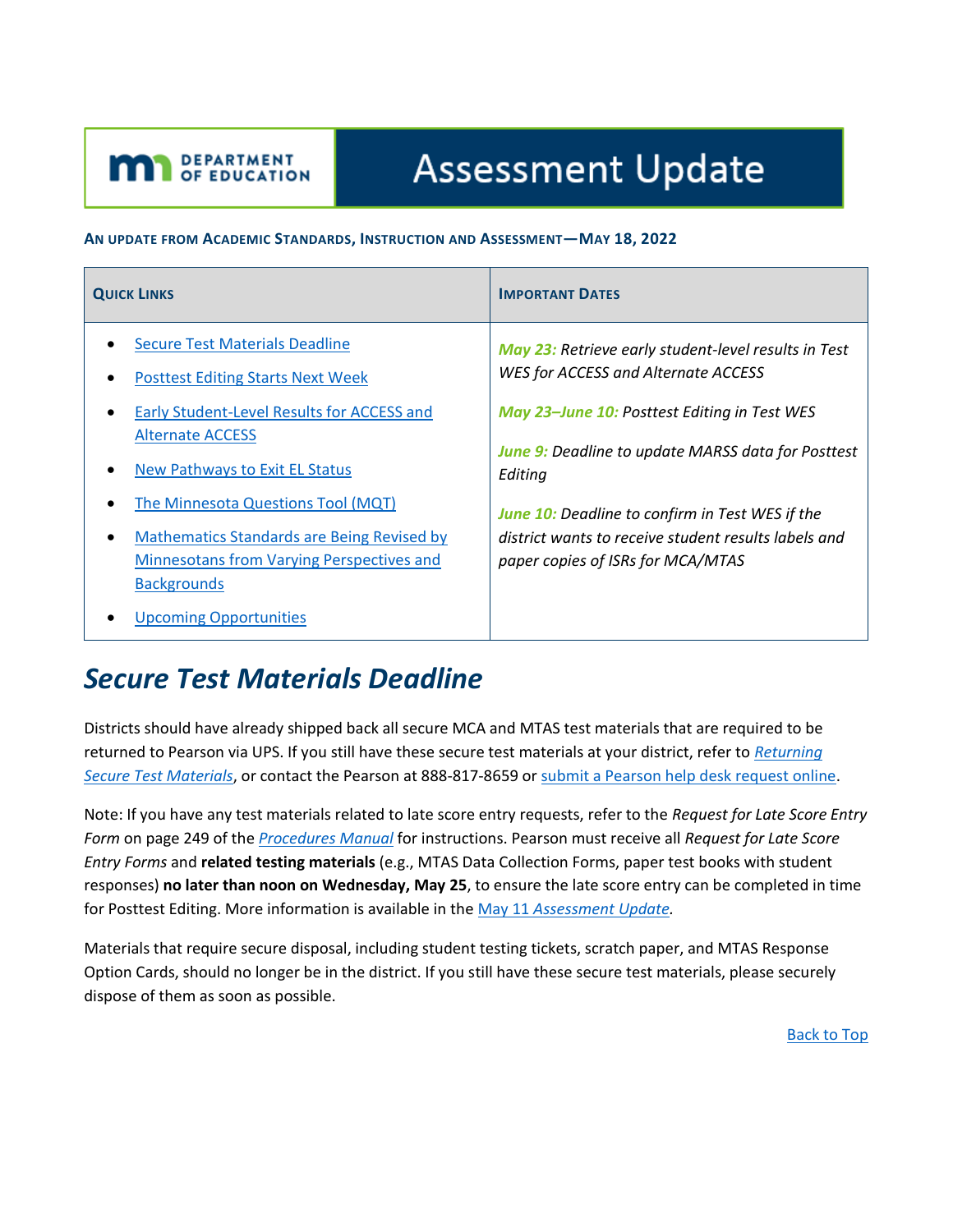# <span id="page-1-0"></span>*Posttest Editing Starts Next Week*

Posttest Editing in Test WES will be available May 23–June 10. Posttest Editing is an important window that gives districts the opportunity to update assessment records, correct demographic errors (wrong MARSS number or birth date for example), and enter test codes as needed, with help from the MARSS Coordinator or other staff familiar with the students.

For more information, refer to the *[Test WES Posttest Editing User Guide](https://education.mn.gov/MDE/dse/datasub/TestWES/)*, and the MDE DAC Posttest Editing Training posted in the Training Management System (TMS) on the District Assessment tab (under MDE Recorded Webinars).

Note: DACs who do not have the "District-User Read-Write" user role for Test WES must reach out to their EDIAM Identified Official with Authority (IOwA) to update their user role. Contact information for the IOwA in each district are available on the [Minnesota Department of Education-Organization Reference Glossary \(MDE-](https://public.education.mn.gov/MdeOrgView/)[ORG\).](https://public.education.mn.gov/MdeOrgView/)

[Back to Top](#page-0-1)

# <span id="page-1-1"></span>*Early Student-Level Results for ACCESS and Alternate ACCESS*

Early student-level results for the ACCESS and Alternate ACCESS for ELLs will be available starting on May 23 in Test WES. Test WES users will access these early student-level results from the Test WES Dashboard under File Transfer. The *[ACCESS and Alternate ACCESS Early Student-Level Results](https://education.mn.gov/MDE/dse/datasub/TestWES/)* document provides additional information on the file.

Early results are not final results and can change based on edits made during Posttest Editing. Depending on the district's policy, student-level data can be shared with teachers, students, and parents/guardians for instructional and informational purposes with the understanding that the scores are preliminary.

Please note that the early results file is not updated as changes are made in Posttest Editing; it is a static file.

#### **MARSS Duplicate Numbers**

As communicated in January, duplicate student records with incorrect MARSS numbers were generated in WIDA AMS when MDE submitted precode files to DRC for ACCESS and Alternate ACCESS.

If students tested under the incorrect MARSS number and/or if wrong labels were used on student's booklets, DACs must resolve these assessment error discrepancies during Posttest Editing.

[Back to Top](#page-0-1)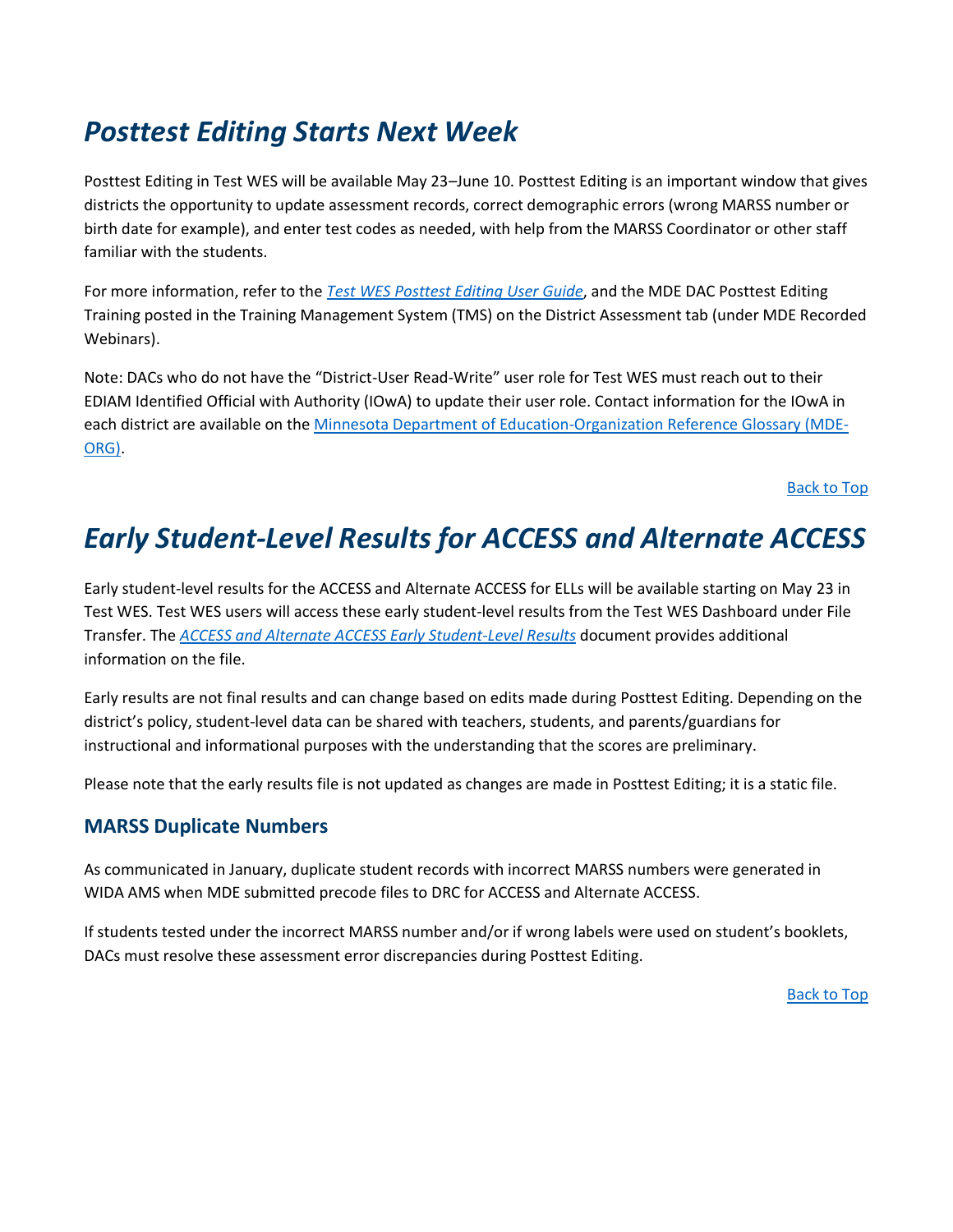## <span id="page-2-0"></span>*New Pathways to Exit EL Status*

As Minnesota continues to prioritize equity and to measure what matters, the Commissioner of the Minnesota Department of Education, using data and stakeholder input, approved the following two pathways to exit EL status. Note that specific student criteria must be met. The MDE EL division provided additional details via their newsletter this morning, May 18.

### **Exit Criteria for Students Who Cannot Complete All Four Domains of ACCESS**

MDE will compute an alternate composite score for English Learners with Disabilities (ELSWD) who are not able to participate in a domain of the ACCESS (listening, speaking, reading, and writing) assessment with or without appropriate accommodations due to the student's disability , and who meet all of the following criteria:

- The student must have received a valid score for the completed domains.
- The domain(s) in which the student cannot participate must have a test code of special education deferred (SPD).
- The student must have completed (i.e., received a valid score) on at least two domains.

MDE will contact districts with students who are eligible to be reclassified after the District or School Student Results (DSR/SSR) files have been released in late June.

### **Pathway to Exit for Students Who Participate in Alternate ACCESS**

ELSWD who participate in the Alternate ACCESS and receive a proficiency level of P1 or P2 on Alternate ACCESS in a given year may be exited from EL status. Additional criteria, which consists of consultation with the student's parent/guardian to determine if they would like to continue EL services and consultation with the IEP team to determine if continued EL services would benefit the student, must be conducted before the student can be exited from EL status.

These new pathways for exiting EL status can be used in making exit decisions in spring of 2022.

MDE will contact districts with students who are eligible to be reclassified after the DSR/SSR has been released. If you have questions regarding the new exiting pathways, contact [mde.el@state.mn.us.](mailto:mde.el@state.mn.us)

[Back to Top](#page-0-1)

### <span id="page-2-1"></span>*The Minnesota Questions Tool (MQT)*

Please share with your teachers.

MDE has developed a new resource for educators, the Minnesota Questions Tool (MQT), which will replace the Released Items and Passages Sets currently available on the MDE website. The MQT will provide educators with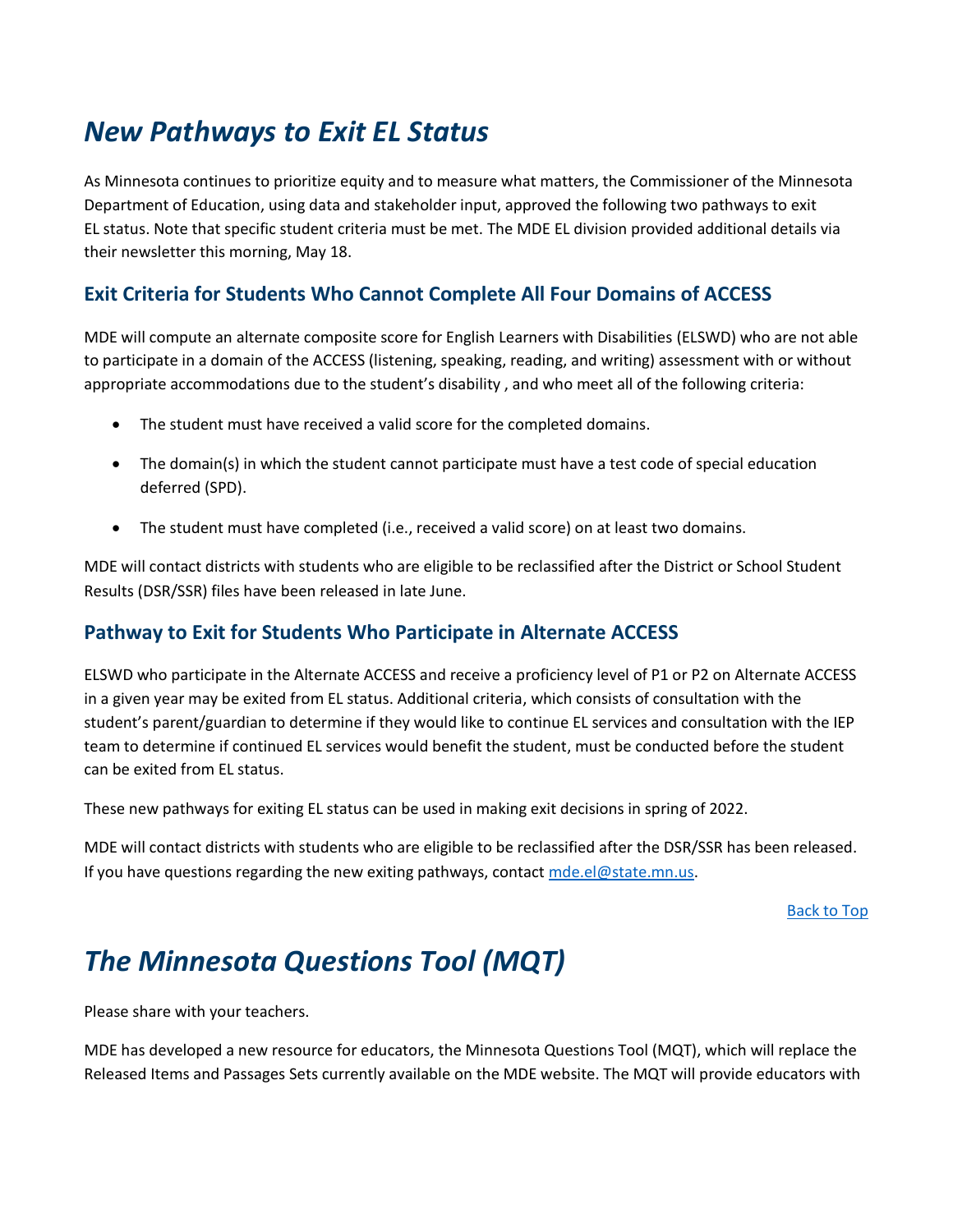content aligned to the Minnesota Academic Standards to support or supplement their grade-level instructional materials for the classroom.

Educators will have access to released content from past administrations of all grades of the Reading, Mathematics, and Science Minnesota Comprehensive Assessments (MCAs). In the long term, the plan is to also include content developed by educators and may contain Minnesota Academic Standards that are not assessed by the MCA (the physical education assessment, for example). MDE will release the MQT with Reading and Mathematics MCA-III and Science MCA-IV on June 13.

The Benchmark Achievement Level Descriptors (Benchmark ALDs) outline the knowledge, skills, and abilities demonstrated by students on the Reading and Mathematics MCA for each benchmark from the standards. Educators will continue to be able to explore the Benchmark ALDs to evaluate the rigor of instructional content across achievement levels. A training module for the Benchmark ALDs is now available on the [Success Criteria](https://testing123.education.mn.gov/test/plan/success/) page of the Testing 1, 2, 3 website (under the Benchmark Achievement Level Descriptors expandable header).

[Back to Top](#page-0-1)

# <span id="page-3-0"></span>*Mathematics Standards are Being Revised by Minnesotans from Varying Perspectives and Backgrounds*

In accordance with Minnesota Statutes, Minnesota's academic standards are reviewed and revised on a 10-year cycle. The department is in the process of facilitating a review of the Minnesota K–12 Academic Standards in Mathematics. This review began in 2021 and is ongoing. The standards are being revised for Minnesota public schools, by Minnesotans. The Minnesota K–12 Academic Standards for Mathematics review and revision is being conducted by a committee that includes members with varying perspectives and backgrounds from across Minnesota. Minnesota Statutes outline who must be represented on the committee, including parents/guardians, currently licensed and in the classroom teachers, licensed school administrators, school board members, postsecondary institution faculty teaching core subjects, and business community members.

#### **Public Review and Comment Period for Version Two of the Mathematics Standards**

[Version two of the Minnesota K-12 Academic Standards in Mathematics](https://education.mn.gov/mdeprod/idcplg?IdcService=GET_FILE&dDocName=PROD059065&RevisionSelectionMethod=latestReleased&Rendition=primary) were posted online on Monday, May 16. The public is invited to provide feedback through the Minnesota K–[12 Academic Standards in](https://www.surveymonkey.com/r/2ndversionmath)  [Mathematics Version Two Survey online survey.](https://www.surveymonkey.com/r/2ndversionmath) This public review and comment period is from May 16–June 13. Learn more information about the standards review process on the [Mathematics](https://education.mn.gov/MDE/dse/stds/Math/) page of the MDE website.

[Back to Top](#page-0-1)

# <span id="page-3-1"></span>*Upcoming Opportunities*

#### **2022 Minnesota PearsonAccess Next Survey**

Please share this information within your district, as needed.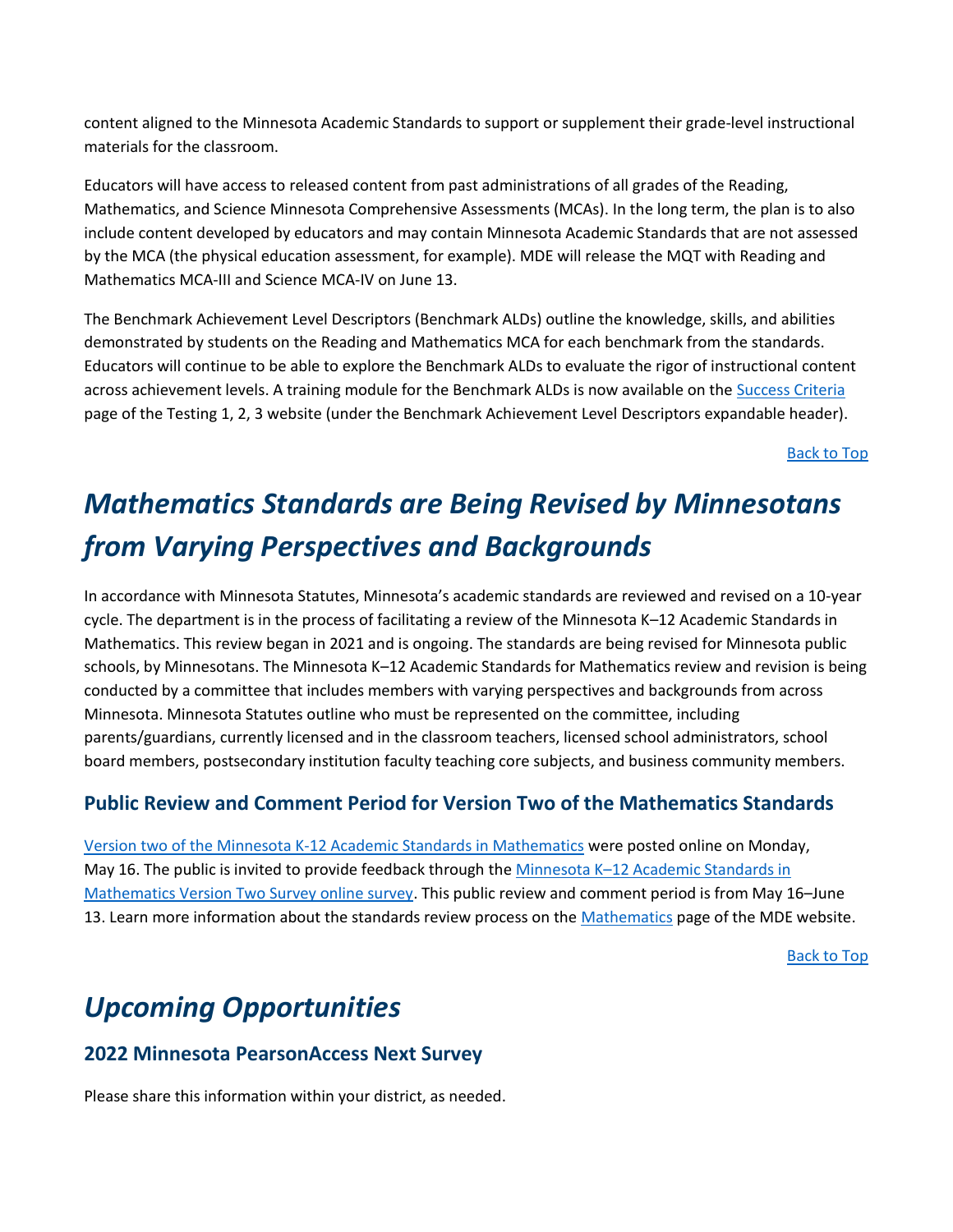To evaluate and improve its system and resources to better meet customer needs, Pearson emailed a PearsonAccess Next survey to all staff with a PearsonAccess Next user account on May 16–17. The survey was tailored by user role: District Assessment Coordinator, Assessment Administrator, Test Monitor/Data Entry, and MTAS Score Entry. Note: If the user had multiple user roles in PearsonAccess Next (that is Test Monitor/Data Entry and MTAS Score Entry user roles), the user received multiple surveys. The survey will take about 5 to 10 minutes to complete and will close on Friday, May 27. Pearson appreciates all the responses received so far.

#### **MDE and DAC Coffee Break and Sharing**

MDE will be holding the MDE and DAC Coffee Break and Sharing session on Thursday, May 19, from 2–3:30 p.m. This time is intended for DACs to share information and experiences from this year's test administrations with their fellow DACs from across the state and MDE. MDE will also gather some information to inform next year's resources and trainings.

This Coffee Break is optional; simply a time to connect and share experiences and successes. MDE will not provide any training or new information, and it will not be recorded. This event will be hosted on ZoomGov, a Zoom platform for government agencies, and registration will not be required. To access the Coffee Break on May 19, please use the information provided below.

- [Join ZoomGov Meeting](https://www.zoomgov.com/j/1612537088?pwd=NkZlQzhNbHFjNGxiYkJ4RG54Q1A5Zz09#success)
- Meeting ID: 161 253 7088
- Passcode: 154965

#### [Back to Top](#page-0-1)

### **May Q&A Webinar for New DACs**

The May New DAC Q&A webinar will be held on Tuesday, May 24, from 2–3 p.m. It will focus on wrapping up test administration and Posttest Editing. [Register for the May New DAC Q&A Webinar.](https://minnesota.webex.com/minnesota/k2/j.php?MTID=te7cfe8f63dc9315baabb1e42c613729d) Details for joining the webinar will be provided once participants register. Experienced DACs are also welcome to attend.

The following resources are prerequisites: Chapter 10 of the *[Procedures Manual](http://minnesota.pearsonaccessnext.com/policies-and-procedures/)* and the *Posttest Editing Training*, which is posted in the [Training Management System \(TMS\)](http://minnesota.pearsonaccessnext.com/training/) on the District Assessment Coordinator tab under the MDE Recorded Webinars category.

MDE uses questions from DACs to prepare for the webinar. After reading Chapter 10 and watching the Posttest Editing Training, [submit questions for the New DAC Q&A Webinar.](https://forms.office.com/pages/responsepage.aspx?id=RrAU68QkGUWPJricIVmCjOQmRPqCeKlCkDp8Dx1a8y9UQ0UwUkZVQlg2Q1lNVTRTTEpDMUVMT1YyMiQlQCN0PWcu)

#### [Back to](#page-0-1) Top

### **COMPASS Cohort Launch: Student Agency in Learning (SAIL) Pilot**

When teachers implement formative assessment practices as a process, in collaboration with their students, it can have powerful effects on student learning. Part of COMPASS includes building capacity at the local level for